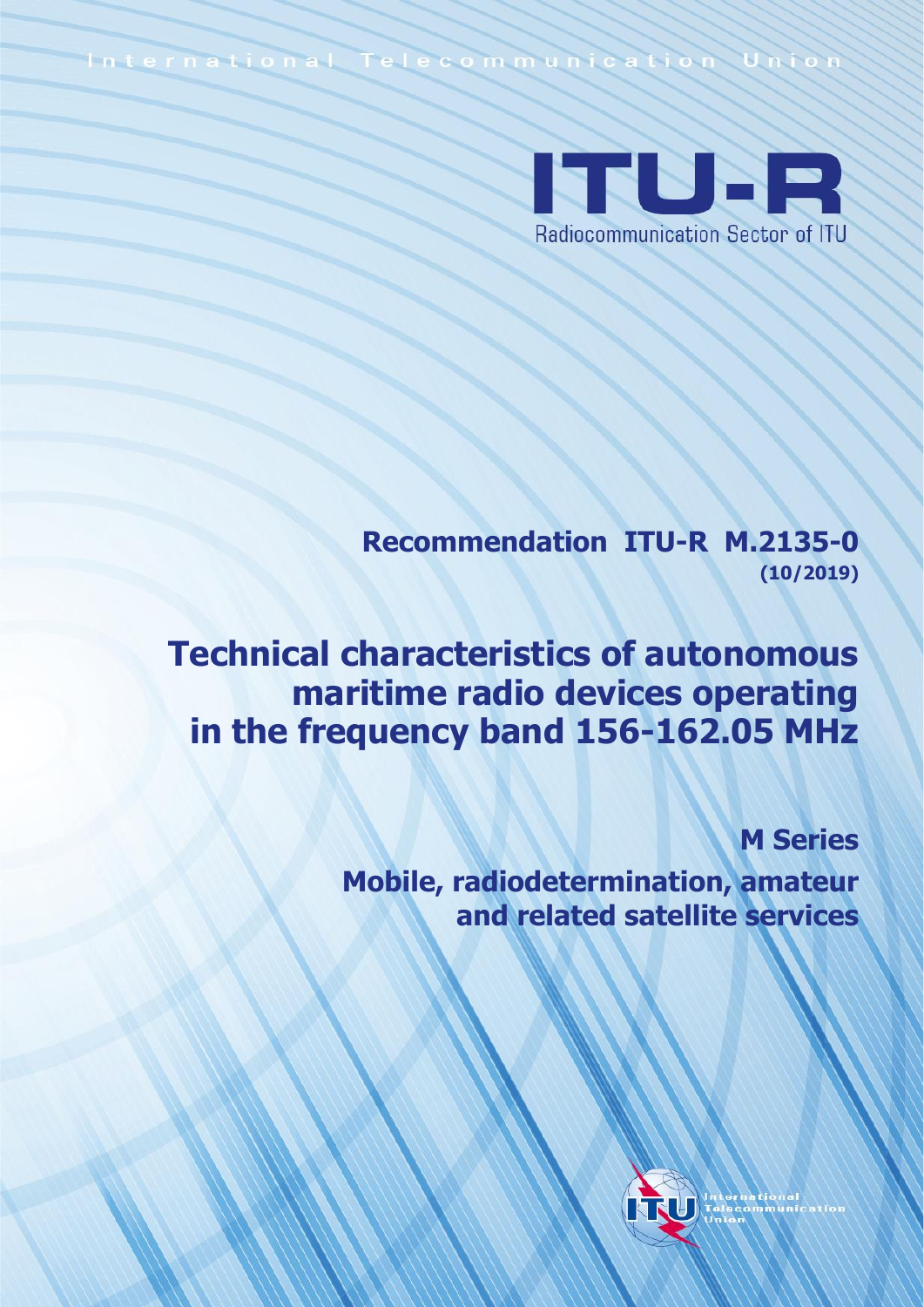#### **Foreword**

The role of the Radiocommunication Sector is to ensure the rational, equitable, efficient and economical use of the radiofrequency spectrum by all radiocommunication services, including satellite services, and carry out studies without limit of frequency range on the basis of which Recommendations are adopted.

The regulatory and policy functions of the Radiocommunication Sector are performed by World and Regional Radiocommunication Conferences and Radiocommunication Assemblies supported by Study Groups.

#### **Policy on Intellectual Property Right (IPR)**

ITU-R policy on IPR is described in the Common Patent Policy for ITU-T/ITU-R/ISO/IEC referenced in Resolution ITU-R 1. Forms to be used for the submission of patent statements and licensing declarations by patent holders are available from<http://www.itu.int/ITU-R/go/patents/en> where the Guidelines for Implementation of the Common Patent Policy for ITU-T/ITU-R/ISO/IEC and the ITU-R patent information database can also be found.

|               | <b>Series of ITU-R Recommendations</b>                                               |
|---------------|--------------------------------------------------------------------------------------|
|               | (Also available online at http://www.itu.int/publ/R-REC/en)                          |
| <b>Series</b> | <b>Title</b>                                                                         |
| <b>BO</b>     | Satellite delivery                                                                   |
| BR            | Recording for production, archival and play-out; film for television                 |
| <b>BS</b>     | Broadcasting service (sound)                                                         |
| <b>BT</b>     | Broadcasting service (television)                                                    |
| F             | Fixed service                                                                        |
| M             | Mobile, radiodetermination, amateur and related satellite services                   |
| P             | Radiowave propagation                                                                |
| RA            | Radio astronomy                                                                      |
| <b>RS</b>     | Remote sensing systems                                                               |
| S             | Fixed-satellite service                                                              |
| <b>SA</b>     | Space applications and meteorology                                                   |
| SF            | Frequency sharing and coordination between fixed-satellite and fixed service systems |
| <b>SM</b>     | Spectrum management                                                                  |
| <b>SNG</b>    | Satellite news gathering                                                             |
| TF            | Time signals and frequency standards emissions                                       |
| V             | Vocabulary and related subjects                                                      |
|               |                                                                                      |

*Note*: *This ITU-R Recommendation was approved in English under the procedure detailed in Resolution ITU-R 1.*

*Electronic Publication* Geneva, 2019

#### © ITU 2019

All rights reserved. No part of this publication may be reproduced, by any means whatsoever, without written permission of ITU.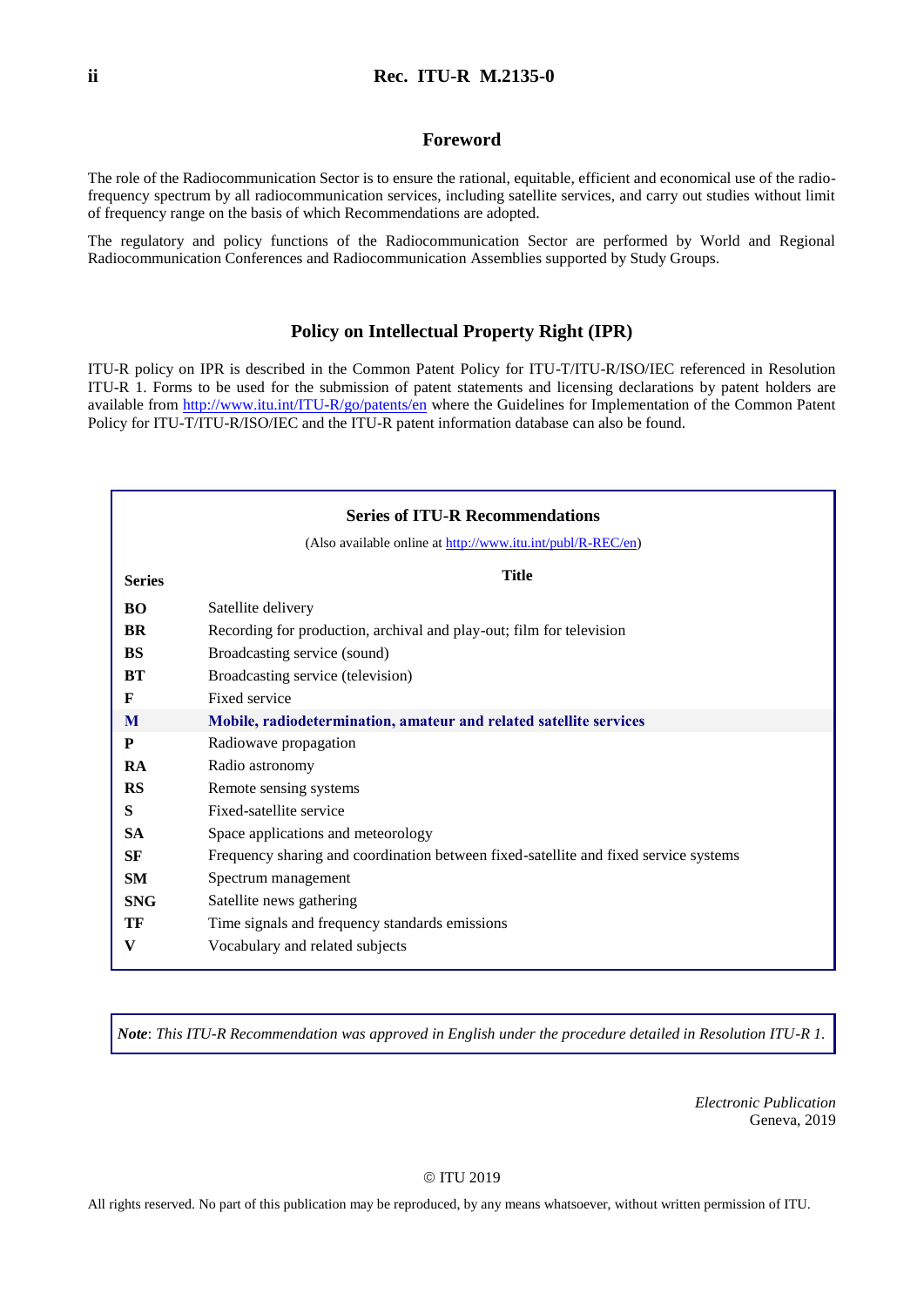#### **Rec. ITU-R M.2135-0 1**

### RECOMMENDATION ITU-R M.2135-0

# **Technical characteristics of autonomous maritime radio devices operating in the frequency band 156-162.05 MHz**

(2019)

#### **Scope**

This Recommendation describes autonomous maritime radio devices (AMRD) for use in the maritime environment. The definition and categorization of AMRD are included in Annex 1. The technical and operational characteristics of AMRD Group B using automatic identification system (AIS) technology are detailed in Annex 2. The technical and operational characteristics of AMRD Group B using other than AIS technology are detailed in Annex 3.

#### **Keywords**

Aid to Navigation (AtoN), automatic identification system (AIS), autonomous maritime radio devices (AMRD), digital selective calling (DSC), Maritime

#### **Abbreviations/Glossary**

| <b>AtoN</b>  | Aid to Navigation                                      |
|--------------|--------------------------------------------------------|
| <b>AIS</b>   | Automatic identification system                        |
| <b>AMRD</b>  | Autonomous maritime radio devices                      |
| <b>DSC</b>   | Digital selective calling                              |
| e.i.r.p.     | equivalent isotropically radiated power                |
| <b>GMDSS</b> | Global maritime distress and safety system             |
| <b>IMO</b>   | International Maritime Organization                    |
| <b>SOLAS</b> | International Convention for the Safety of Life at Sea |
| <b>VHF</b>   | Very high frequency                                    |

#### **Related ITU Recommendations and Reports**

Recommendation [ITU-R M.493-15](http://www.itu.int/rec/R-REC-M.493/en): Digital selective-calling system for use in the maritime mobile service

- Recommendation [ITU-R M.585-8](http://www.itu.int/rec/R-REC-M.585/en): Assignment and use of identities in the maritime mobile service; or the revised version
- Recommendation ITU-R [M.1371-5:](http://www.itu.int/rec/R-REC-M.1375/en) Technical characteristics for an automatic identification system using timedivision multiple access in the VHF maritime mobile band; or the revised version
- Recommendation [ITU-R M.541-10:](https://www.itu.int/rec/R-REC-M.541/en) Operational procedures for the use of digital selective-calling equipment in the maritime mobile service

Recommendation [ITU-R RA.769-](https://www.itu.int/rec/R-REC-RA.769/en)2: Protection criteria used for radio astronomical measurements

Report [ITU-R M.2285-](https://www.itu.int/pub/R-REP-M.2285)0: Maritime survivor locating systems and devices (man overboard systems) – An overview of systems and their mode of operation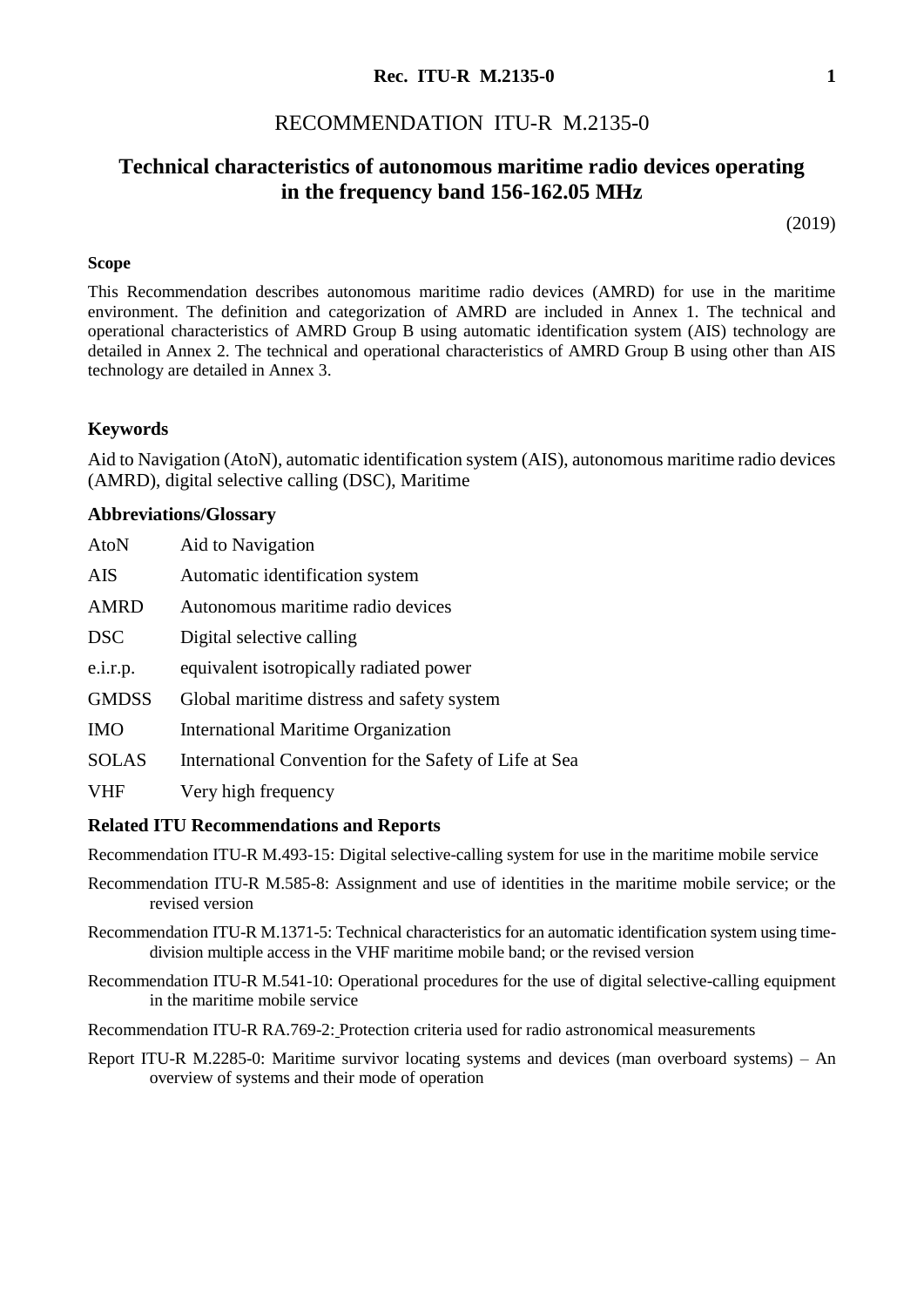The ITU Radiocommunication Assembly,

### *considering*

*a)* that the maritime mobile service is a defined service for the operation of specific types of stations, as defined in RR No. **1.28**;

*b)* that the global maritime distress and safety system (GMDSS) is a maritime mobile service application;

*c)* that the automatic identification system (AIS) is a technology for maritime safety related applications, providing identification functions, safety of navigation functions, aids to navigation, locating signals and data communications;

*d)* that autonomous maritime radio devices (AMRD) reflect a new development in the maritime environment;

*e)* that due to the rapid technical progress, more and more AMRD applications in the maritime environment will be operated;

*f)* that, in order to enhance safety of navigation, there is a need to identify and categorize AMRD which operate autonomously in the maritime environment;

*g)* that the operation of AMRD may be for safety-related purposes;

*h*) that relevant characteristics for the operation of AMRD are also contained in the most recent version of Recommendations ITU-R M.493, ITU-R M.585 and ITU-R M.1371;

*i*) that AMRD is categorized into Group A and Group B, which are described in Annex 1;

*j)* that the International Maritime Organization (IMO), International Electrotechnical Commission (IEC) and the International Association of Marine Aids to Navigation and Lighthouse Authorities publish technical documents related to the design and usage of AMRD,

## *recognizing*

*a)* that the use of AMRD should not compromise the integrity of the GMDSS and the operations on AIS1 and AIS2 display and the VHF data link;

*b)* that AMRD operate with maritime radio technology such as AIS and digital selective calling (DSC),

## *recommends*

1 that the technical and operational characteristics of AMRD Group A should be in accordance with the most recent version of Recommendation ITU-R M.1371 or ITU-R M.493;

**2** that the technical and operational characteristics of AMRD Group B using AIS technology should be in accordance with Annex 2;

**3** that the technical and operational characteristics of AMRD Group B using other than AIS technology should be in accordance with Annex 3.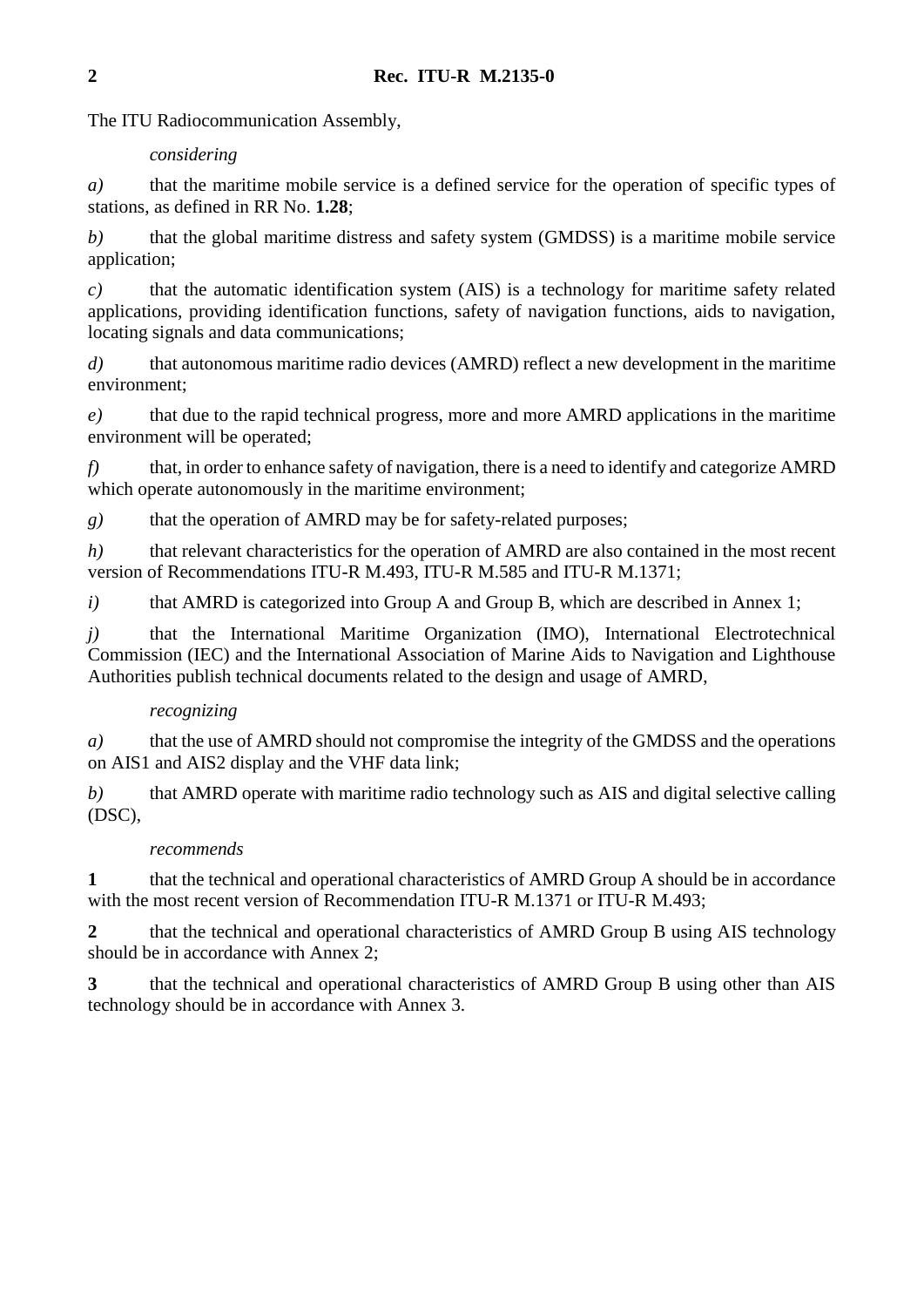### **Annex 1**

#### **Categorization of autonomous maritime radio devices**

An AMRD is a mobile station; operating at sea and transmitting independently of a ship station or a coast station. Two groups of AMRD are identified:

- Group A AMRD that enhance the safety of navigation,
- Group B AMRD that do not enhance the safety of navigation (AMRD which deliver signals or information which do not concern the navigation of the vessel or do not complement vessel traffic safety in waterways).

The term 'enhance safety of navigation' is derived from the International Convention for the Safety of Life at Sea (SOLAS), as amended by IMO. Within SOLAS, Chapter V is titled "Safety of navigation" and contains the relevant IMO regulations. Consequently, the criterion for distinguishing AMRD Group A from AMRD Group B is their influence on the safety of navigation. Any signal or information originated by an AMRD that reaches the navigator, can impact the navigation of the vessel. This includes AIS (signals which may be shown on radar and navigational displays) and VHF (channel 70 and working channels). The navigator decides how to act on this information. This information may enhance the safety of navigation. However, signals or information which do not concern the navigation of a vessel can distract or mislead the navigator and degrade the safety of navigation.

AMRD that enhance the safety of navigation should be subject to IMO SOLAS regulations for the presentation of information to the navigators on board vessels.

IMO is the responsible organization for the designation of AMRD Group A. AMRD Group A consists of man overboard-AIS class M and Mobile aids to navigation.

## **Annex 2**

# **Technical and operational characteristics of group B autonomous maritime radio devices using automatic identification system technology**

#### **A2.1 Introduction**

AMRD Group B are mobile stations operating at sea, transmitting independently of a ship station or a coast station. These AMRD Group B do not enhance the safety of navigation and they deliver signals or information which are not relevant for the navigator of general shipping. To avoid confusion or an overload of information on the bridge of a vessel AMRD Group B should not be permitted to use the designated frequencies for DSC and AIS 1 and AIS 2. Consequently, signals and information originated by AMRD Group B will not be indicated on DSC, Radar, Electronic chart display and information system or AIS.